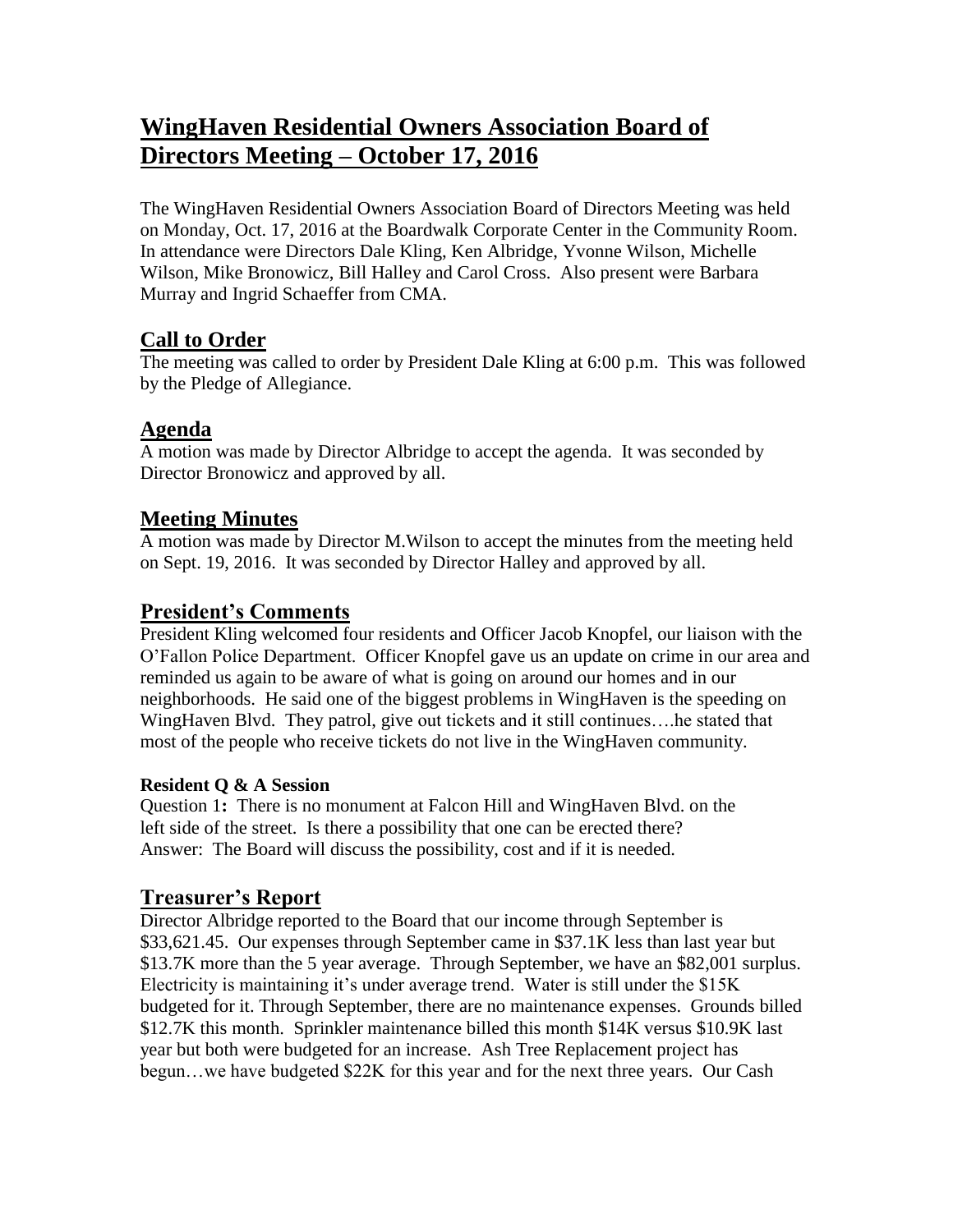position is currently \$219.5K to the positive. Again, any questions can be emailed to Director Albridge (email address is listed on the WROA web site – [www.wroa.info\)](http://www.wroa.info/).

### **Management Report**

Officer Knopfel gave CMA copies of the crime locations in the community and stated that he is using Next Door WingHaven to communicate information to residents. He reminded us to keep in mind…."Lock It/Don't Lose It. Don't become victims, keep garage doors down and lock up your car even if it is in your garage. Age limit for kids driving golf carts was addressed by Officer Knopfel. Underage children may NOT drive golf carts on streets or sidewalks and parents are responsible for them if they do drive them.

Twenty violation letters have been sent out. Eighteen residents are with our attorney. Total fees that have been collected are \$4983.41. Thirty four reservations have been made for the use of the Pavilion.

#### **Committee Reports**

**Events –** Director Cross reported that the Trunk or Treat event held on Oct. 15, 2016 was a Hugh success. As of Sept. 30, 2016, their reserve account was \$11,425.78 and their working account was \$6009.85. The last event of the year will be the Gingerbread House Soiree to be held on Dec. 4, 2016.

**Architectural -** Director Albridge reported there were 4 requests and all four were approved.

**Grounds –** Director Halley reported that we will be spending the budgeted amount of \$22,000 for the Ash Tree removal of 2016. Replacement starts in November….the diseased trees will be replaced by a variety of trees. As of now, only thirty trees need to be replaced versus the original sixty-six. The committee will be meeting with Terry Runyon to identify more problem trees throughout WingHaven.

 **MOTION** – President Kling made a motion to approve Runyon proposal #7584, dated 10-2-16 in the amount of \$2030.00. It was seconded by Director M.Wilson and was approved by all.

**Beautification** – Director M. Wilson has been working with the sub-committee regarding the circle trees and their replacements. They met on Oct. 8, 2016 and a recommendation was made.

 **MOTION** – Director M.Wilson made a motion to approve the trees on the circles be replaced with small fountain grasses, plants and drift roses, which will be transplanted from monuments. It was seconded by Director Albridge and approved by all.

Next year, new plants, ground cover and flowers will replace the drift roses taken from around the monuments. The sub-committee will meet next May, 2017 to follow up.